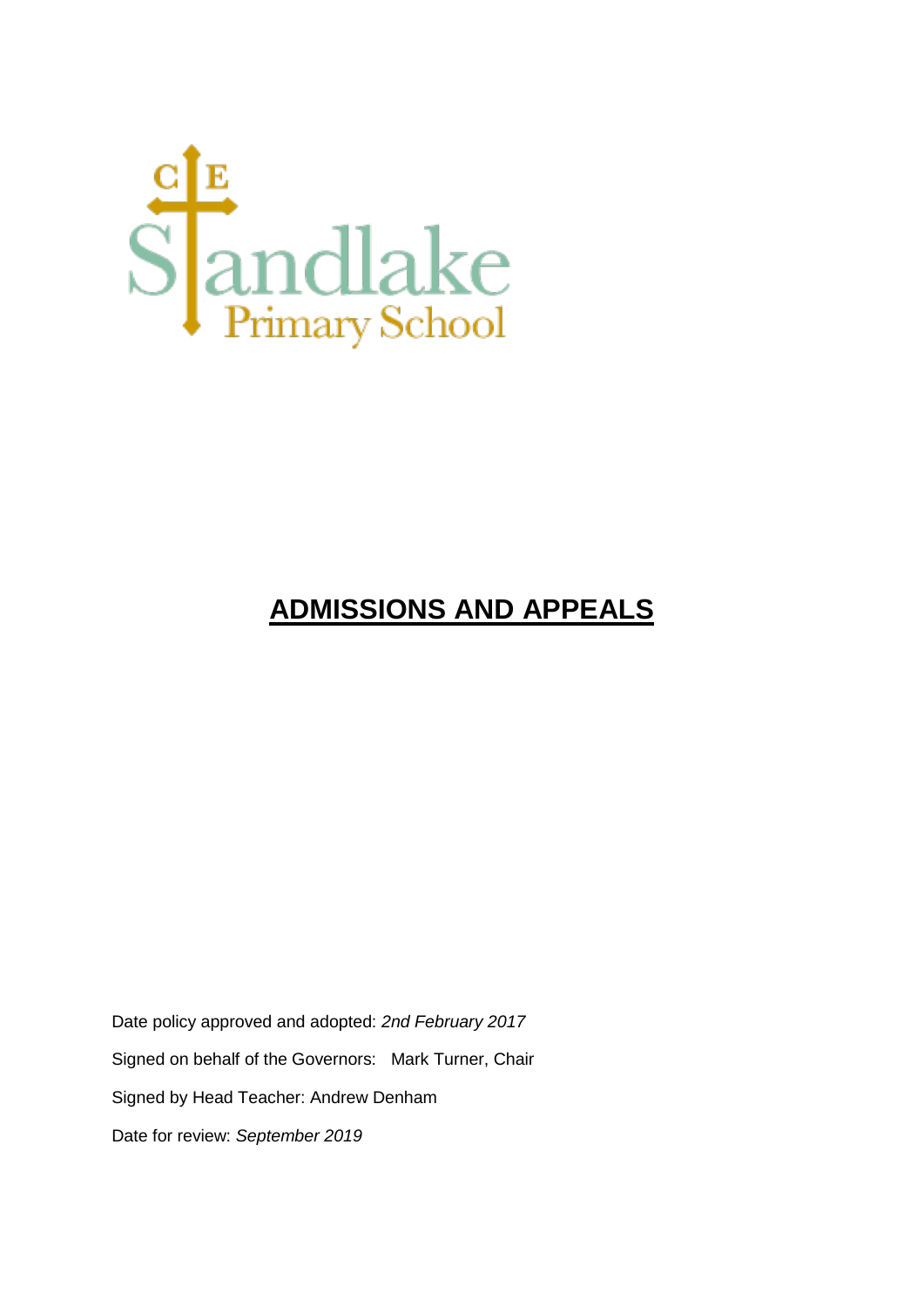Standlake Primary School is an inclusive Church school with Christian values that are the cornerstone of what we say and do, with the different people we meet. Our school values are honesty, thankfulness, love, forgiveness, tolerance and compassion. We are committed to ensuring that the standards of teaching and learning enables the children to become successful independent learners.

We are passionate about ensuring that our curriculum inspires the children to have a sense of adventure and curiosity and that it builds strength of character. We aim to develop the children's cultural awareness and encourage community participation, to foster exploration and the enjoyment of the natural world.

We welcome applications from all members of the community without reference to ability or aptitude, and irrespective of whether they are of the Christian faith, another faith or no faith. We ask all parents applying for a place at our school to respect this ethos and its importance to the whole school community.

The governors have made every effort to ensure that these arrangements comply with the School Admissions Code 2014 and all relevant legislation, including that on infant class sizes and equal opportunities.

#### **Admission arrangements to the Reception Year in September 2018**

At our school, pupils are normally admitted at the beginning of the school year (1 September – 31 August) in which they reach their fifth birthday. Parents whose children were born between 1 September 2013 and 31 August 2014 may apply for them to be admitted to the Reception Year in September 2018. There are 24 places (the published admission number) available. Our policy is not to offer admission in September 2018 to children who were born on or after 1 September 2014.

Parents of a child whose fifth birthday falls between 1 September 2018 and 31 March 2019 may request that their child is not admitted until later in the school year 2018/19 (no later than the term, using three term year, after the child's fifth birthday, when s/he reaches compulsory school age). The school will hold any deferred place for the child, although, in the majority of cases, we find that children benefit from starting at the beginning of the school year, rather than part way through it.

For children whose fifth birthday falls between 1 April 2019 and 31 August 2019 (summer-born children), parents who do not wish them to start school in school year 2018-19, but to be admitted to the Reception Year in September 2019, should proceed as follows. They should apply at the usual time for a place in September 2018 together with a written request that the child is admitted outside his or her normal age group to the Reception year in September 2019. NB parents would need to provide strong supporting reasons for seeking a place outside the normal age group and should discuss the position with the head teacher as early as possible. If their request is agreed, and this should be clear before the national offer day (16 April 2018), their application for the normal age group may be withdrawn before any place is offered and they should reapply in the normal way (no later than 15 January 2019) for a Reception place in September 2019. If their request is refused, the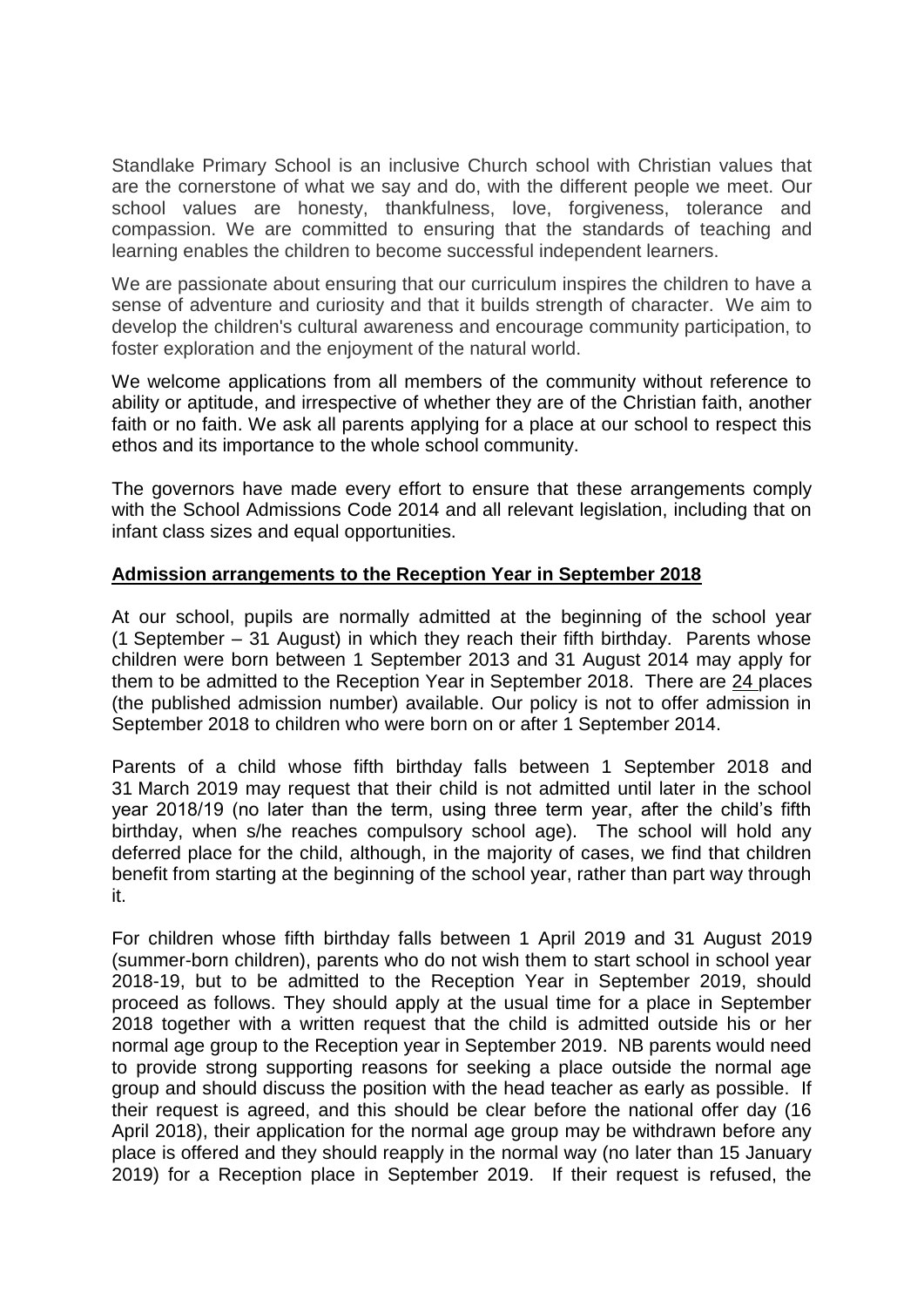parents must decide whether to wait for any offer of a place in September 2018 (NB it will still be subject to the over-subscription criteria below) or to withdraw their application and apply in the second half of the summer term 2019 for a Year 1 place in September 2019. Parents should be aware that the Year 1 group may have no vacancies as it could be full with children transferring from the 2018-19 Reception Year group.

Until the child reaches compulsory school age, parents may also request that s/he attends part-time. In such cases, detailed arrangements should be discussed with the head teacher.

**Parents (see Note 1) wishing to apply for the Reception Year in September 2018 must complete the common application form provided by their home local authority (the home LA). The home LA is the LA in whose area the parents live at the time of the application. The form must be returned to that LA no later than 15 January 2018. Applications received after this date will normally only be considered after all those received on or before the cut-off date. Offers and refusals of places will be posted by the home LA on 16 April 2018.**

#### **Over-subscription criteria**

Children with a Statement of Special Educational Need or with an Education, Health and Care (EHC) plan naming Standlake Primary School will always be offered places. If there are fewer applications than places available, all children will be offered places. If there is greater demand for admission than there are places available, the following criteria will be applied in the order set out below:

1 Looked-after children and children who were previously looked after, but ceased to be so because, immediately after being looked after, they became subject to an adoption, child arrangements or special guardianship order. (See Note 2)

2 Families who have exceptional medical or social needs that make it essential that their child attends Standlake Primary School rather than any other. These needs must be fully supported by written evidence from the appropriate professional person involved with the family. (See Note 3)

3 Children with a normal home address (See Note 4) in Standlake, Brighthampton, Hardwick, Northmoor and Bablockhythe and with a sibling (see Note 5) on the roll of the school at the time of application or whose parent has accepted an offer of a place at the school and who is expected still to be in attendance at the time of entry to the school.

4 Children with a normal home address in Standlake, Brighthampton, Hardwick, Northmoor and Bablockhythe.

5 Children with a normal home address outside Standlake, Brighthampton, Hardwick, Northmoor and Bablockhythe and with a sibling on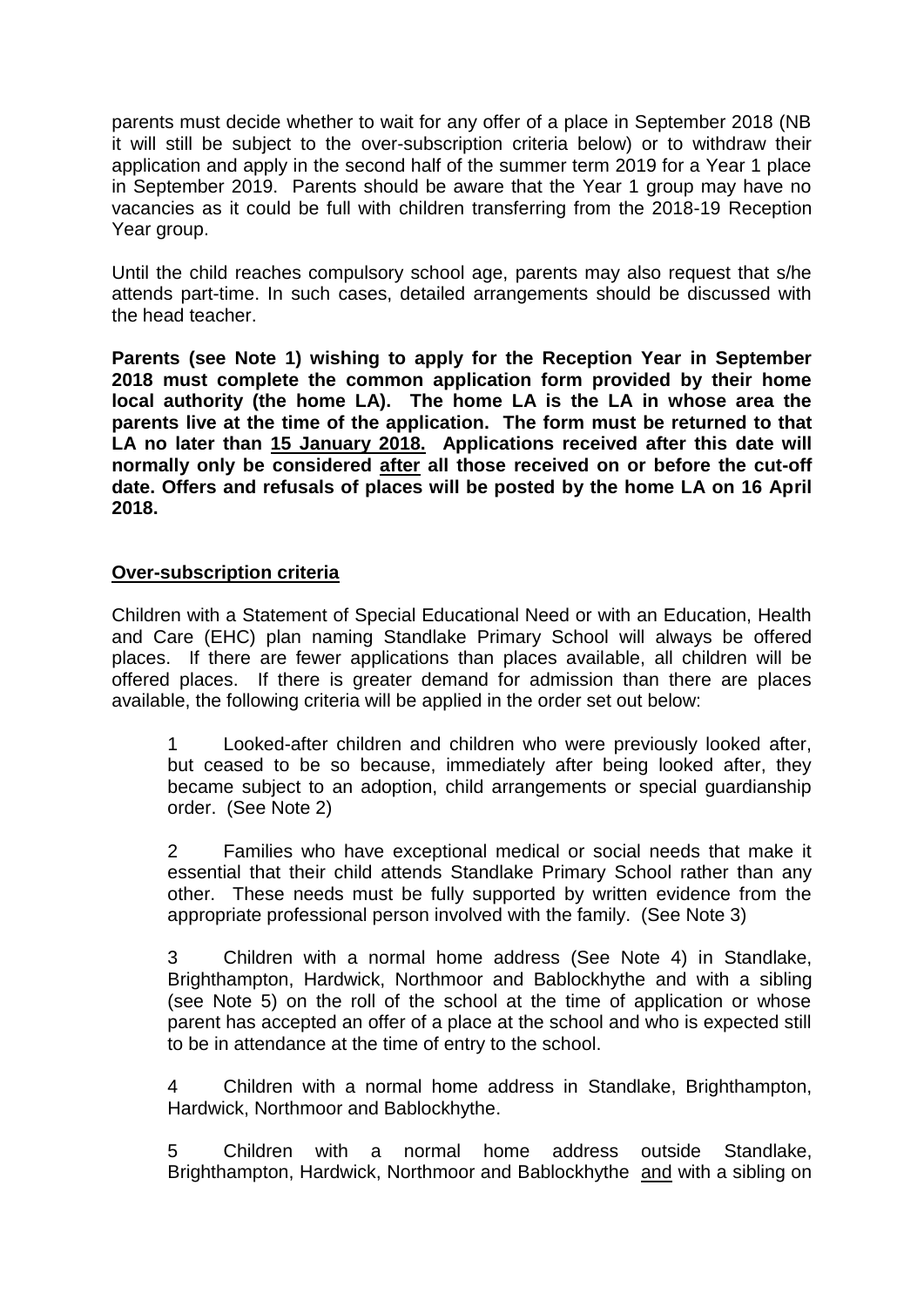the roll of the school at the time of application or whose parent has accepted an offer of a place at the school and who is expected still to be in attendance at the time of entry to the school.

6 Other children.

Proximity of the child's home, as measured by the straight line distance (see Note 6) between the home and the school with those living nearer being accorded the higher priority, will serve to differentiate between children in criteria 1 to 6 should the need arise. In the event that two distance measurements are identical, the school will use random allocation to decide which child should be offered the place. The process will be conducted in the presence of a person independent of the school.

## **All Other Admissions**

Admission to the school during the school year depends on whether or not there are places available. The lower year groups at the school have an admission number of 24 places, with 20 places in Year 2 and above. Applications must be made directly to the school on a form available from the school. Admissions outside the normal age group will be dealt with as indicated below.

If there is a vacancy, and there is no child on the relevant waiting list with a higher priority (according to the over-subscription criteria 1-6 above), a place will be offered.

In-year admissions or admissions at the beginning of school years other than Reception will only be considered by the Governing Body up to half a long term [using the three term year] in advance of the desired date for entry. For example for entry in January, the application will not be considered until after the October half term break.

If parents are moving house, the school will ask for evidence of the move, before considering any application for a place. Documentary evidence in the form of a solicitor's letter to confirm exchange of contracts, or a rental agreement for at least a period of six months will be required (Armed Forces personnel are exempt). If you are returning from elsewhere, to live in a home that you own, we will require evidence to show that you have returned. We will also ask for evidence that any previous house owned has been sold or is being sold. We would not accept an address where the one given is that of a second home with the main home being elsewhere. If there are two or more homes, we will check which is the main home, and may refuse to base an allocation of a place on an address which might be considered only temporary. Nor would we accept an address where the child was resident other than with a parent or carer unless this was part of a fostering or formal care arrangement. We would not normally accept an address where only part of a family had moved, unless connected with a divorce or permanent separation arrangement, in which case we would require proof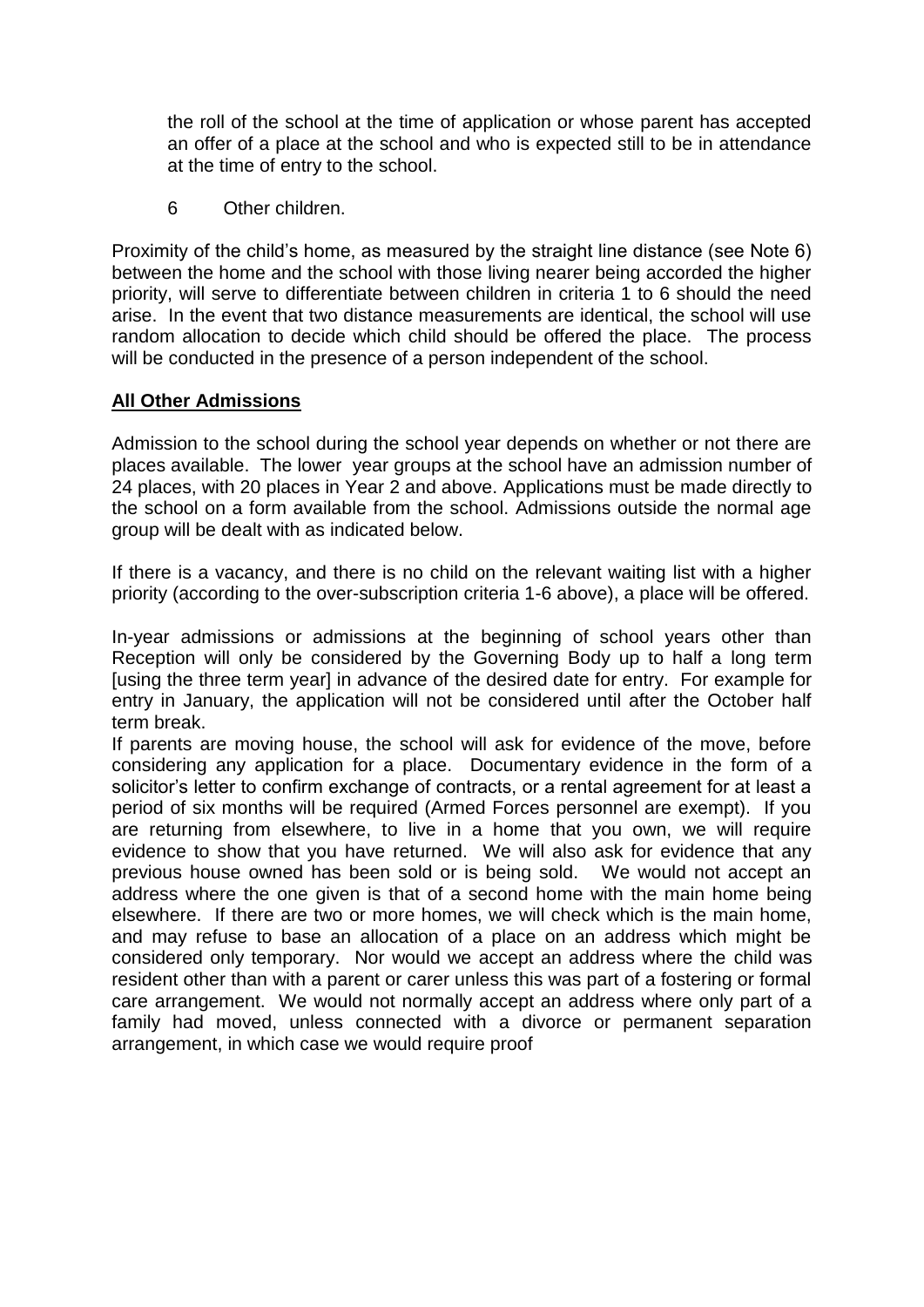#### **Admission outside normal age group**

Requests from parents for places outside a normal age group will be considered carefully, e.g. for those who have missed education due to ill health. Each case will be considered on its own merits and circumstances. However, such admissions will not normally be agreed without a consensus that to do so would be in the pupil's interests. It is recommended that parents discuss their wishes with the head teacher in advance of applying for a place. The governors may ask relevant professionals for their opinion on the case. It should be noted that if a place in the requested age group is refused, but one in the normal age group is offered, then there is no right of appeal.

# **Waiting Lists**

The school maintains waiting lists for those children who are not offered a place, and the parents ask for the child's name to be added to the waiting list. The order of priority on the waiting list is the same as the list of criteria for over-subscription, and does not depend on the date on which an application is received. No account is taken of length of time on a waiting list. The school periodically seeks confirmation that parents wish a child to be kept on the waiting list.

#### **Multiple births**

In cases where there is one place available, and the next child on the list is a twin, triplet, etc., we would admit both twins (and all the children in the case of other multiple births) even if this meant exceeding the agreed admission number of 24 for Reception 2018-19 or the number of places in other year groups.

#### **Fair Access**

The school participates in Oxfordshire County Council's Fair Access Protocol. Children qualifying under the Fair Access Protocol may be offered a place even if there are no places available in the relevant year group and also take priority for admission over any child on the waiting list.

# **Appeals**

There are established arrangements for appeals against non-admission. Details are available from the school, including the date by which an appeal should be submitted. It should be noted that, in the event of an unsuccessful appeal against non-admission to the school, the school does not consider any further application in the same school year (1 September – 31 August), unless there has been a material change in circumstances, for example a change of address which results in a move from outside the catchment area to inside it.

Parents who wish their children to attend the school are most welcome to visit. Arrangements can be made through the Admissions Secretary at the school.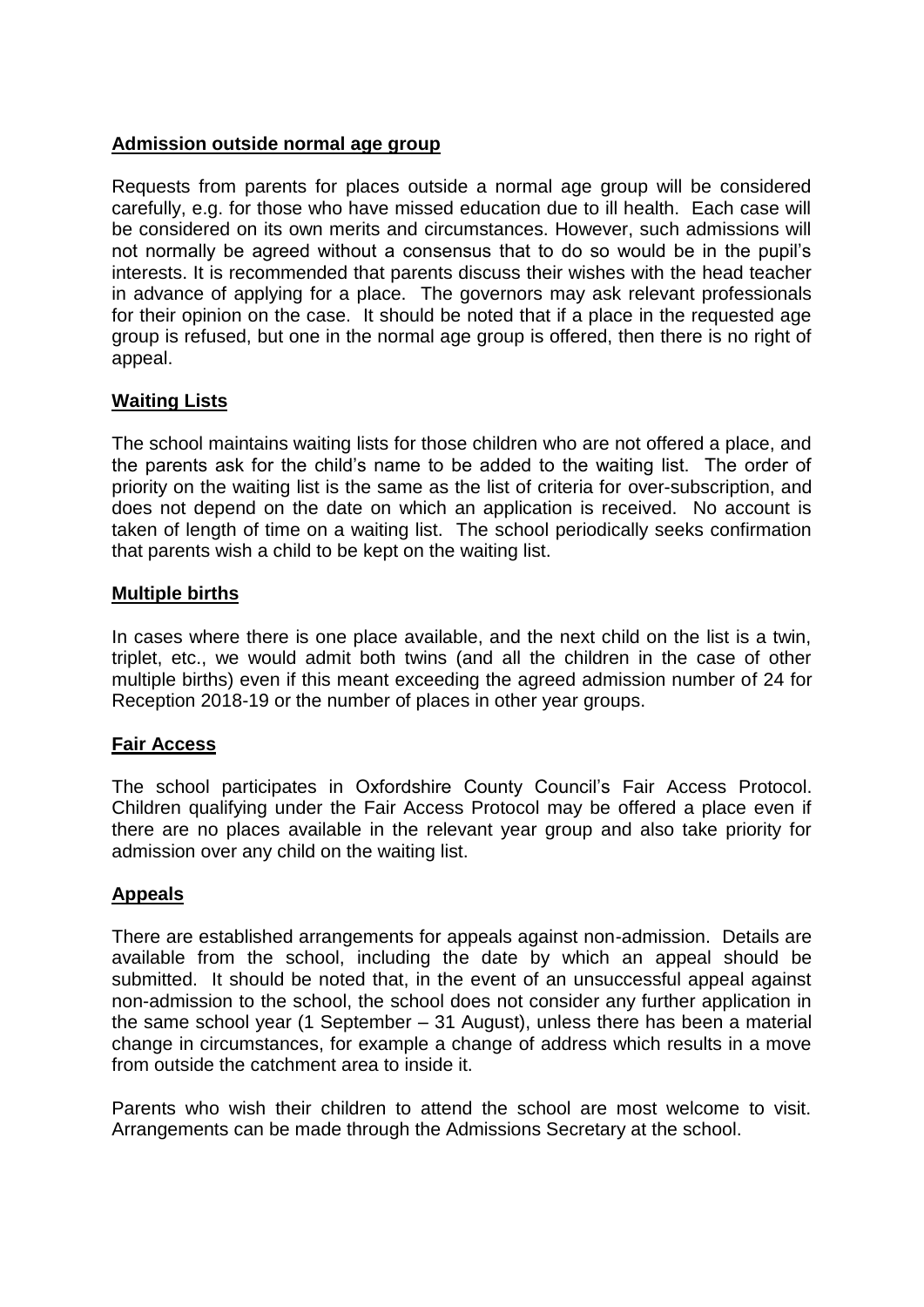## **Admissions in September 2018**

The school received 18 applications expressing a preference for admission to the Reception Year in 2017 by the closing date in January 2017.

18 places were offered

#### **Further information**

Further information can be obtained from the Admissions Secretary at the school Clare Priestly-Smith; Phone (01865) 300454 and Email cpri5696@standlake.oxon.sch.uk

#### **Notes**

Note 1 "Parent" is defined in law (The Education Act 1996) as either:

- a) any person who has 'parental responsibility' (defined in the Children Act 1989) for the child or young person; or
- b) any person who has care of the child or young person.

If you are in any doubt, please contact the school for advice.

Note 2 By a "looked-after child" we mean one in the care of a local authority or being provided with accommodation by a local authority in the exercise of its social services function. An adoption order is one made under the Adoption Act 1976 (Section 12) or the Adoption and Children Act 2002 (Section 46). A 'child arrangements order is one settling the arrangements to be made as to the person with whom the child is to live (Children Act 1989, Section 8, as amended by the Children and Families Act 2014, Section 14). A 'special guardianship order' is one appointing one or more individuals to be a child's special guardian/s (Children Act 1989, Section 14A). Applications under this criterion must be accompanied by evidence to show that the child is looked after or was previously looked after (e.g. a copy of the adoption, child arrangements or special guardianship order).

Note 3 When applying under criterion ii (exceptional medical or social needs), you must include supporting evidence from an independent professional person who is aware of the situation and supports your reasons for preferring Standlake Primary School. This supporting evidence must clearly demonstrate why the school is the most suitable and must illustrate the difficulties that would be caused if your child had to attend another school. The person supplying the evidence should be a doctor, heath visitor, social worker, etc. who is aware of your child's or your own case. The school reserves the right to ask for further evidence or clarification where necessary and may seek the advice of appropriate educational professionals where necessary.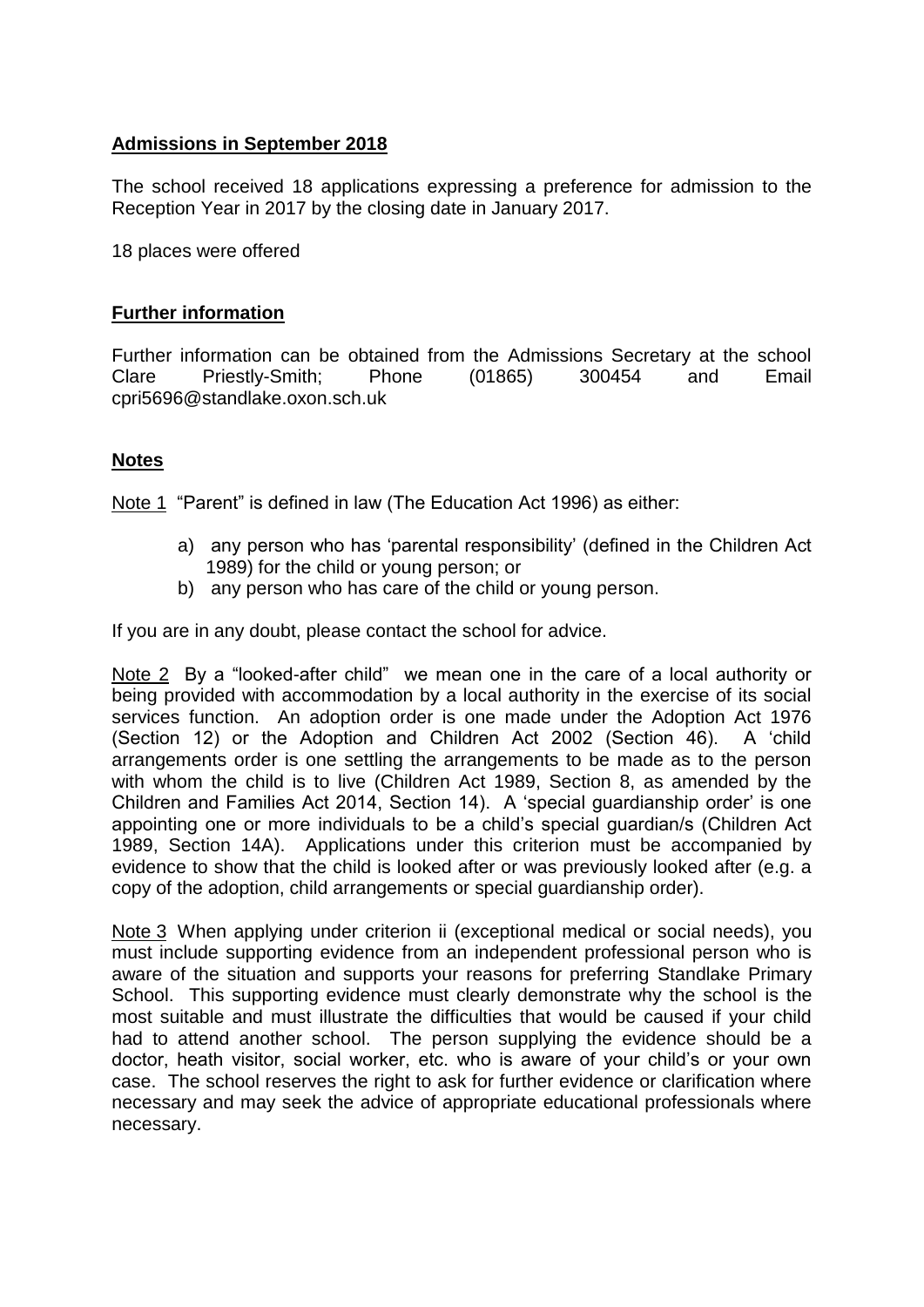Note 4 By normal home address, we mean the child's home address. This must be where the parent or legal carer of the child lives with the child unless it is proved that the child is resident elsewhere with someone else who has legal care and control of the child. The address should be a residential property that is owned, leased or rented by the child's parent/s or person with legal care and control of the child.

To avoid doubt, where a child lives with parents with shared responsibility, each for part of a week or month, the address where the child lives will be determined having regard to a joint declaration from the parents stating the exact pattern of residence. If the residence is not split equally, then the relevant address used will be that at which we are satisfied that the child spends the majority of the school week. Where there is an equal split or there is any doubt about residence, we will make the judgment about which address to use for the purpose of determining whether or not to offer a place. We will take into account, for example, the following:

- any legal documentation confirming residence
- the pattern of the residence
- the period of time over which the current arrangement has been in place
- confirmation from any previous school of the contact details and home address supplied to it by the parents
- where the child is registered with his/her GP
- any other evidence the parents may supply to verify the position.

We may ask for evidence of the normal home address in the form of a recent bill. This could be, for example, the most recent Council Tax bill, utility bill no more than three months old, a current TV licence, buildings and contents insurance, mortgage statement or rent book which shows the address concerned. Parents who are unable to provide this evidence should contact the school to discuss what evidence might be acceptable. If it becomes clear or if there is any doubt that the parents and child are not living at the address given on the application form, the school may seek further evidence. The school works closely with the Local Authority to ensure that places are not obtained at the school on the basis of false addresses, and, in cases of doubt, will take steps to verify the information provided. If a place at the school is offered, and it later becomes clear that the offer was made on fraudulent or misleading information (e.g. a false claim to living in the catchment area), and the school has denied a place to a child with a stronger claim, the school will withdraw the offer of a place. The offer can also be withdrawn even after the child has started at the school.

We regard a child's home address to be where he or she sleeps for the majority of the school week (Monday to Friday). We may ask to see official documentation, such as a child benefit book or medical card if there are reasons why a child does not live at his or her parent's address. For example, if he or she is resident with a grandparent, this needs to be made clear on the application form. If such arrangements are not declared or a relative's address is used on the application, we may consider that a false declaration has been made, and withdraw the offer of a place. Childcare arrangements are **not** sufficient reason for listing another address.